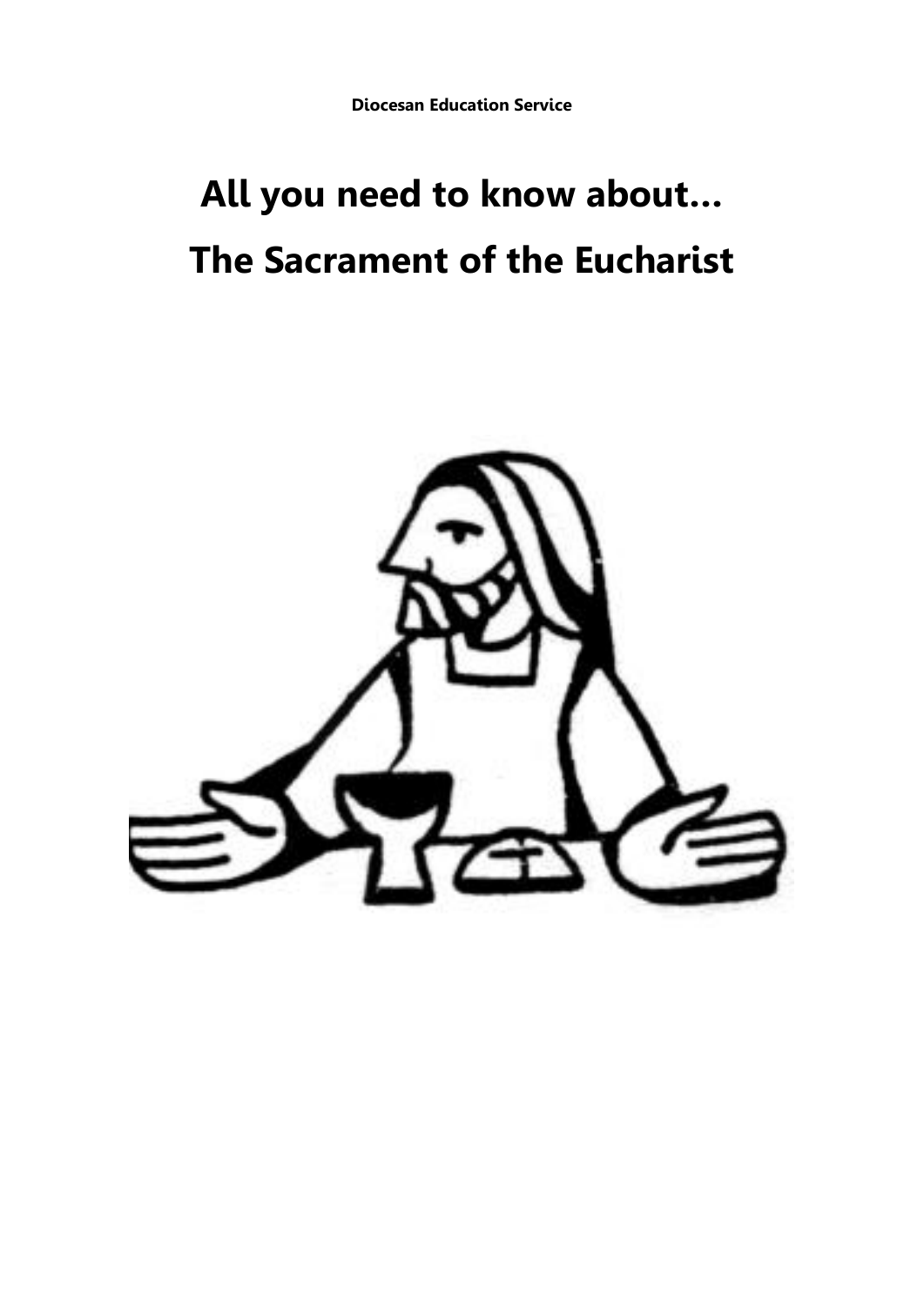## **All you need to know about…**

# **the Sacrament of the Eucharist**

# **What is it and what is the purpose of the Eucharist?**

- Eucharist is one of the seven Sacraments of the Church.
- $\bullet$  It is the final of the three sacraments of initiation into the Church which are necessary for people to become full members of the Church. The other two Sacraments of initiation are the Sacraments of Baptism and Confirmation.
- Under Canon Law, Confirmation can precede the receiving of the Eucharist for the first time but it does not have to. This decision is left to the local Ordinary (the diocesan Bishop). In the Archdiocese of Birmingham Confirmation follows Baptism and Eucharist.
- Eucharist is the only one of the Sacraments of Initiation that we can (and should) receive repeatedly, even daily if possible.
- The Eucharist is also known as the Sacrament of Holy Communion.
- In Holy Communion we consume the Body and Blood of Christ which unites us more closely to Him and helps us to grow in grace by living a more Christian life.

# **How did Eucharist originate?**

- The Sacrament of the Eucharist is rooted in the event of The Last Supper: the day upon which Jesus and the disciples were gathered in the upper room (Maundy Thursday) preparing their final meal together before he died (Matthew 26: 17-30).
- In the course of the Last Supper, Jesus divides up some bread, says a prayer, and hands the pieces of bread to his disciples, saying "this is my body." He then takes a cup of wine, offers another prayer, and hands it around, saying "this is my blood of the everlasting covenant, which is poured for many." Finally, he tells the disciples "do this in remembrance of me." This event has been regarded by Catholics as the institution of the Eucharist.
- The Holy Eucharist refers to Christ's body and blood present in the consecrated host on the altar, and Catholics believe that the consecrated bread and wine are actually the body and blood, soul and divinity of Christ. For Catholics, the presence of Christ in the Holy Eucharist isn't just symbolic, it's real.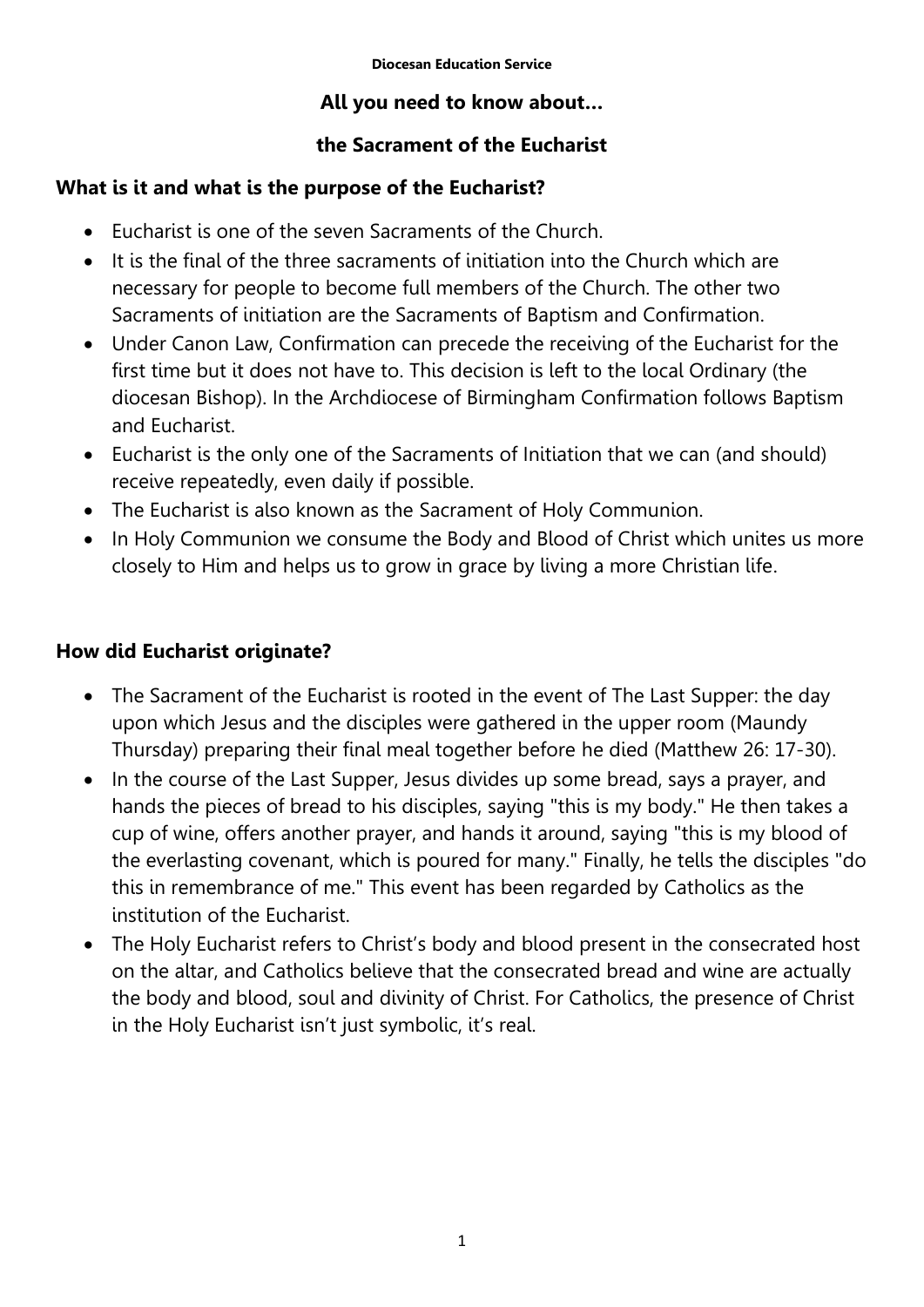# **When does First Holy Communion take place?**

- Candidates can receive the Body and Blood of Christ any time after they have reached the age of reason, seen by the Church as aged seven. The bishop or archbishop of each Diocese makes the decision as to when. In the Archdiocese of Birmingham Communion candidates receive the Sacrament of the Eucharist in the year in which they are 7 years old (Y3).
- The date and time of First Holy Communion is arranged by the parish priest with the school.
- Communion takes place within the celebration of Mass.

# **Where does Communion take place?**

 Communion can be received at every Mass following the First Holy Communion Mass which takes place in the parish church.

## **Can anyone receive Communion?**

- Anyone who has been baptised may receive Communion.
- When you receive Holy Communion, you're intimately united with Jesus Christ he literally becomes part of you. You express your union with all Catholics who believe the same doctrines, obey the same laws, and follow the same leaders. This sense of participation in a larger community is why Catholics have a strict law that only people who are *in communion* with the Church can receive Holy Communion. In other words, only those who are united in the same beliefs are allowed to receive Holy Communion.
- The candidate must also have received the Sacrament of Reconciliation.

#### **How many times can you receive Communion?**

• A person can receive Communion daily.

#### **Who can give Communion?**

- Traditionally the Parish Priest carries out the First Holy Communion Mass.
- A deacon or Eucharistic minister may assist the priest in administering Communion after the bread and wine has been consecrated into the Body and Blood of Christ.
- Transubstantiation is the act of changing the substances of bread and wine into the Body and Blood of Christ.

# **Who has to be present at a First Holy Communion?**

- An ordained priest must be there to administer the Sacrament.
- The candidates for Communion.
- It is expected that the candidate would seek an opportunity to receive the Sacrament of Reconciliation before the day of First Holy Communion.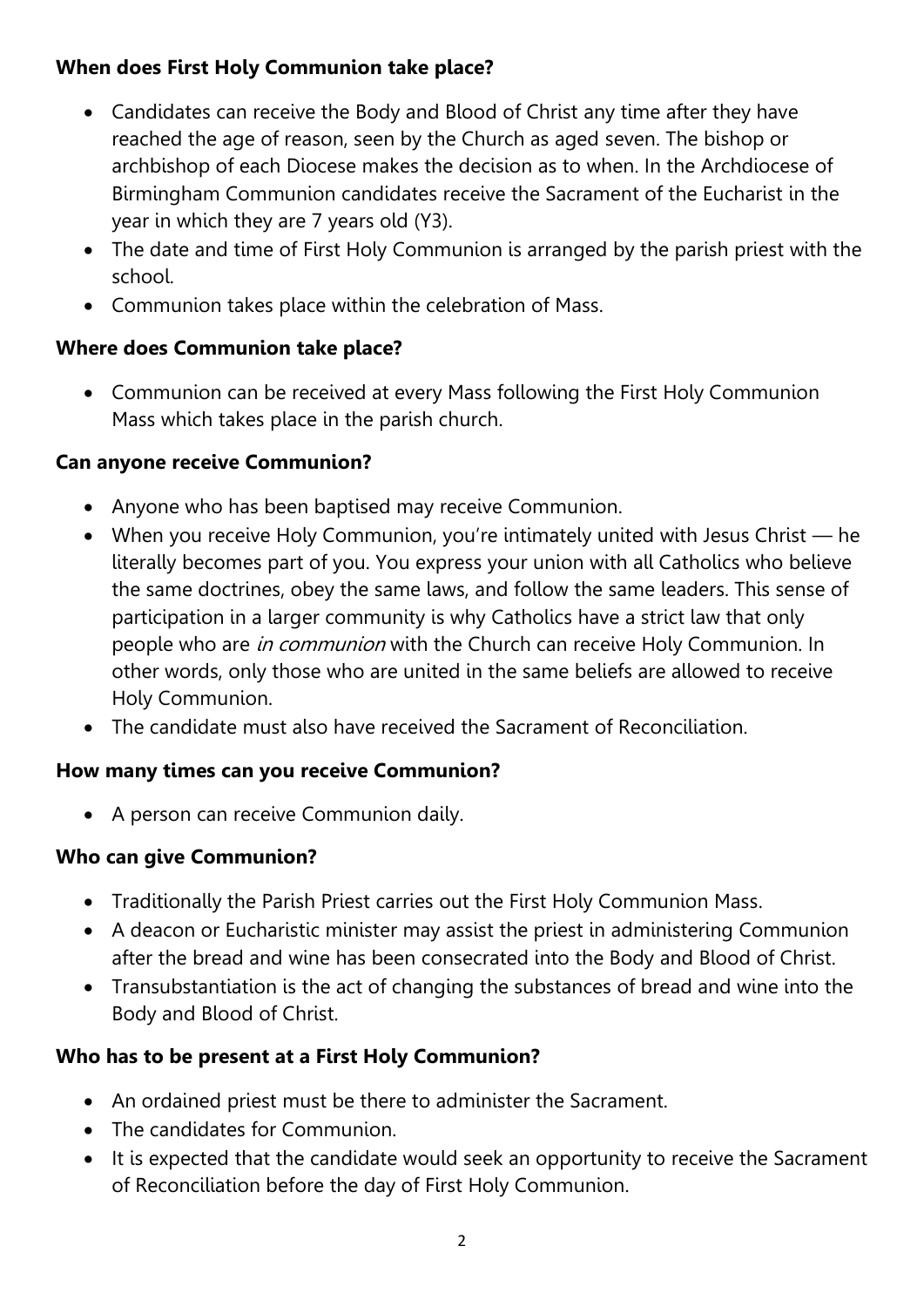## **Are any special clothes worn?**

- As the celebration takes place during the celebration of Mass the priest will wear the vestments for Mass.
- There are no specific regulations about what is to be worn by the candidates. Such decisions are usually made at local parish level. Some parishes allow candidates to wear clothes of their own choice whilst others prefer the equality of school uniform.
- Girls should wear a white dress as a symbol of purity.

#### **What happens at the Sacrament of the Eucharist?**

The Rite of Communion takes place, as normal, within the celebration of Mass and begins during the Liturgy of the Word following the homily.

The Candidates stand and renew their Baptismal Promises.

By renewing their Baptismal Promises the candidates are professing their faith. This act is taking place at the point during the Mass where the profession of faith is usually said in the form of the Creed.

In renewing their vows the candidates are professing the beliefs of the Church for themselves whereas at Baptism the parents and Godparents do so on their behalf.

The Rite of Communion in the Mass is where the bread and wine gets consecrated to become the Body and Blood of Christ. Holy Communion is in the form of consecrated unleavened hosts made from wheat flour and water, just like the unleavened bread used by Jesus at the Last Supper. The host is flat and the size of a ten pence coin. Catholics may receive the host on their tongue or in their hand if the local bishop and the national conference of bishops permit.

#### **If you'd like to find out more about the Sacrament of the Eucharist you can …**

- watch a short film clip featuring Bishop Christopher Coyne on the Catholic TV Network from a series of talks 'Everything you wanted to know about Catholic Liturgy' [http://www.catholictv.com/shows/everything-you-wanted-know-about](http://www.catholictv.com/shows/everything-you-wanted-know-about-catholic-liturgy/why-dont-we-invite-everyone-holy-communion)[catholic-liturgy/why-dont-we-invite-everyone-holy-communion](http://www.catholictv.com/shows/everything-you-wanted-know-about-catholic-liturgy/why-dont-we-invite-everyone-holy-communion)
- watch a short film clip on [http://bustedhalo.com/podcasts/448-how-do-i-help-my](http://bustedhalo.com/podcasts/448-how-do-i-help-my-friends-understand-that-celebrating-first-communion-is-a-big-deal)[friends-understand-that-celebrating-first-communion-is-a-big-deal](http://bustedhalo.com/podcasts/448-how-do-i-help-my-friends-understand-that-celebrating-first-communion-is-a-big-deal)
- read more about it in 'Youcat' ('Youth Catechism of the Catholic Church') available from CTS
- read more about it in the 'Compendium of the Catechism of the Catholic Church' available from CTS
- read more in 'The Catholic Source Book' Harcourt Religion Publishers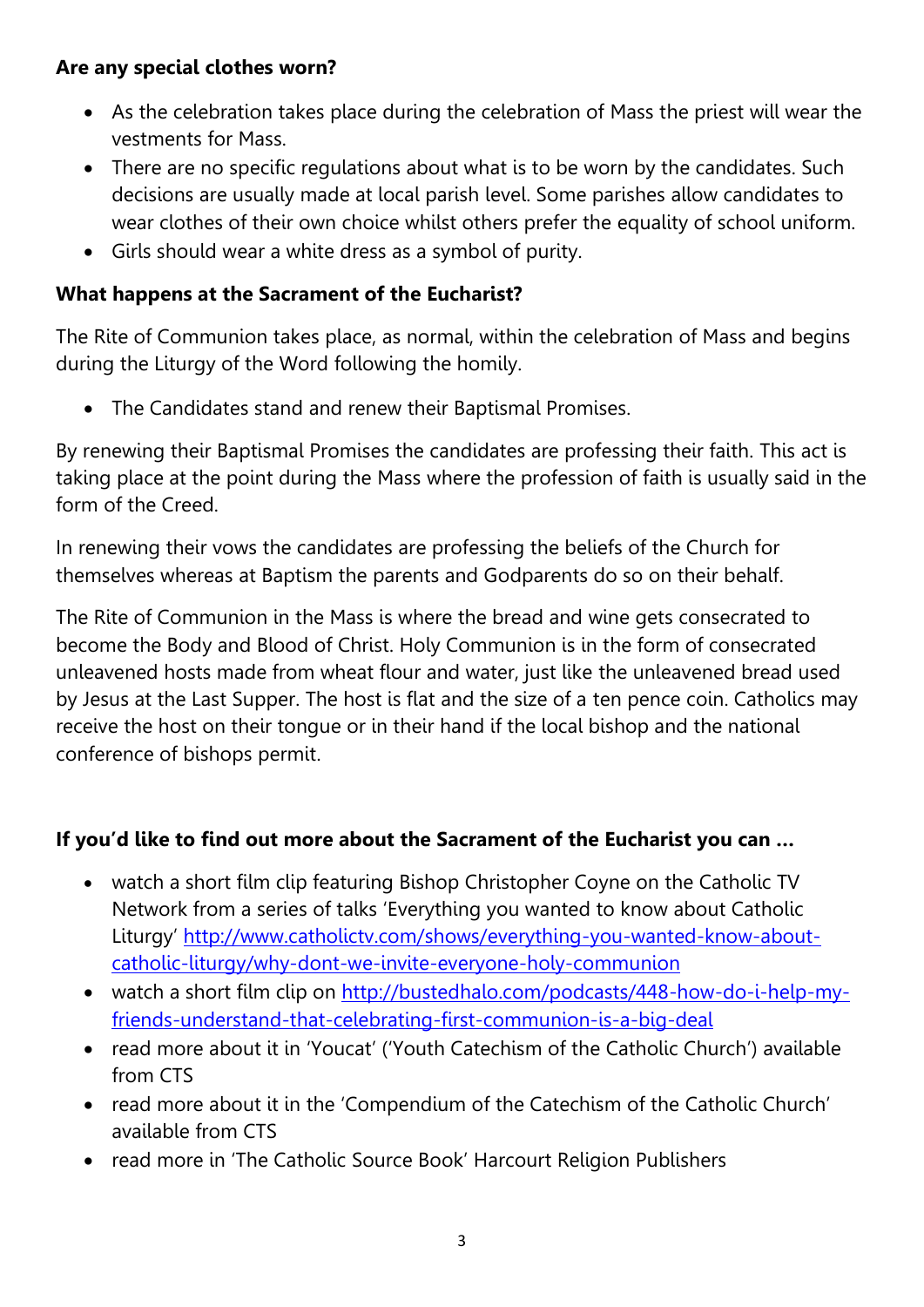The Rite of Communion takes place within the celebration of Mass. It begins during the **Liturgy of the Word** with the renewal of Baptismal promises following the homily.

So now, before you receive the Sacrament, I ask you to renew the profession of faith you made in baptism or your parents and godparents made in union with the whole Church.

# **Renewal of Baptismal Promises**

The Candidates all stand and in unison answer the questions asked by the Priest.

Bishop: Do you reject satan and all his works and all his empty promises?

Candidates: I do.

Bishop: Do you believe in God the Father almighty, Creator of heaven and earth?

Candidates: I do.

Bishop: Do you believe in Jesus Christ, His only Son, our Lord, who was born of the Virgin Mary, was crucified, died, and was buried, rose from the dead, and is now seated at the right hand of the Father?

Candidates: I do.

Bishop: Do you believe in the Holy Spirit, the Lord, the giver of life, who came upon the apostles at Pentecost and today is given to you sacramentally in confirmation?

Candidates: I do.

Bishop: Do you believe in the holy catholic Church, the communion of saints, the forgiveness of sins, the resurrection of the body, and life everlasting?

Candidates: I do.

Bishop: This is our faith. This is the faith of the Church. We are proud to profess it in Christ Jesus our Lord.

All: Amen.